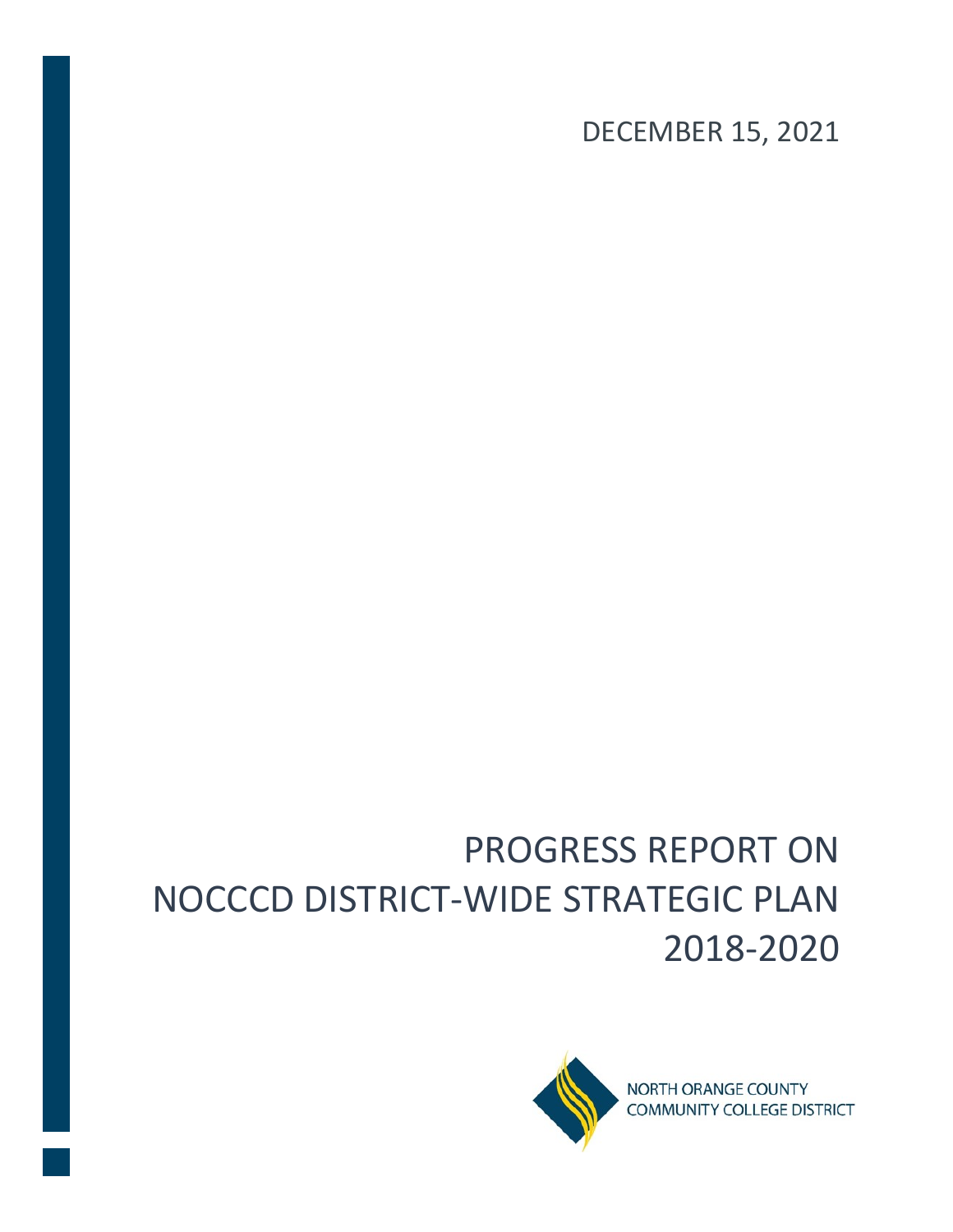

## **Executive Summary**

Between 2018 and 2020, the North Orange County Community College District made significant progress toward achieving the District Strategic Directions as well as the objectives described in the *North Orange County Community College District-wide Strategic Plan 2018-2020*. This *Progress Report* summarizes actions taken by all four entities in the District: Cypress College, District Services, Fullerton College, and North Orange Continuing Education (NOCE). The *Progress Report* consolidates information about the tasks that have been completed by all NOCCCD entities and analyzes those outcomes in terms of their effectiveness in moving NOCCCD toward achieving the District Strategic Directions. This plan was the last of the three strategic plans under the umbrella of the *2011 NOCCCD Comprehensive Master Plan* and marks the end of the planning cycle at the District level.

Progress toward each Strategic Direction is summarized here. Further details and supporting data are presented in the sections below.

#### NOCCCD District Strategic Directions 2011-2020

The District will annually improve the rates of completion for degrees, certificates, diplomas, transfers, transfer-readiness requirements, and courses.

Strategic Direction 1 Progress: Between 2018 and 2020, Districtwide rates of program completion increased 76% for degrees and certificates as well as 7% for transfers to four-year institutions. Guided Pathways implementation began, and preliminary data trends indicate that NOCCCD students are earning their associate degrees faster, averaging a smaller number of units accumulated before the award. The District also established and grew the North Orange Promise Program through human resource commitments and "wrap around" services. Emerging data trends suggest that Promise students who participated in the program full-time had higher success rates than their first-time college peers. Technology and information systems, such as Banner 9 and the Student Success Checklist were leveraged to support student educational pathways and completion. The District also actively worked to develop a shared sense of data ownership to monitor and evaluate student success through data coach programs, MIS data meetings, and Tableau dashboards.

The District will annually make progress toward eliminating the documented achievement gap among race/ethnicity groups.

Strategic Direction 2 Progress: NOCCCD has continually attracted and hired racially/ethnically diverse employees over the past 3 years. In 2019-20, 73% of new hires across the district were diverse. New hire data by employee type show that the percentage of racially/ethnically diverse hires was highest for classified employees (70-78%), next highest for administrators/managers (63-77%) and lowest for fulltime faculty (43-45%). Professional development has also been provided for all employees to reduce implicit bias, increase inter-cultural competence, and strengthen diversity and inclusion. Close to 1,200 people participated in DEI-focused workshops and trainings between fall 2017 and spring 2020. The District is committed to promoting diversity, equity, and inclusion and anti-racism and makes every effort to include disaggregated data by race/ethnicity in all reports, where possible.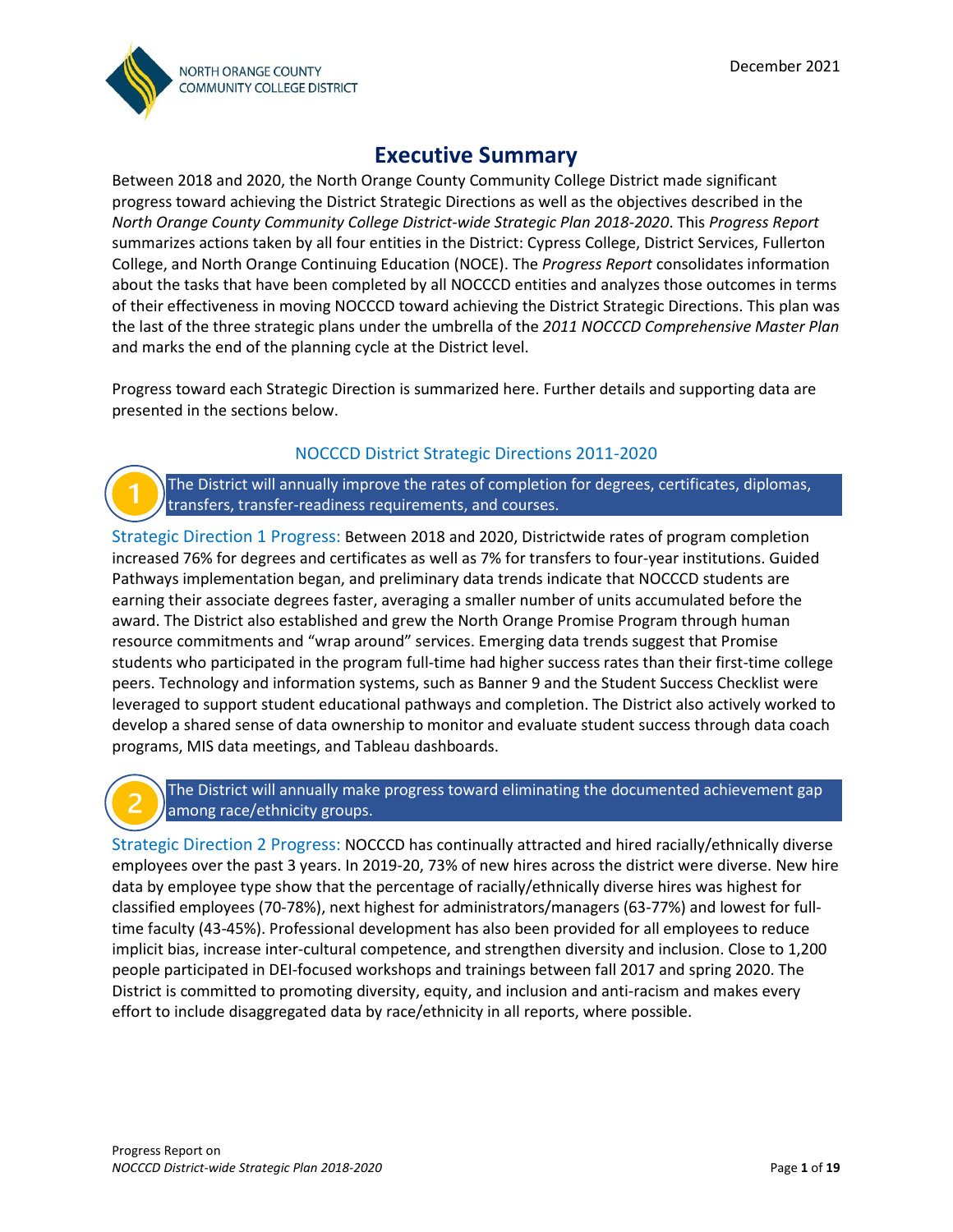

The District will annually improve the success rate for students moving into:

- The highest-level possible credit basic skills courses in mathematics, English, and English-asa-Second Language from noncredit basic skills instruction in the same discipline
- College-level courses in mathematics, English and English-as-a-Second Language from credit basic skills courses in these disciplines
- The next higher course in the sequence of credit or noncredit basic skills courses in mathematics, English and English-as-a-Second Language.

Strategic Direction 3 Progress: The AB 705 legislation requires colleges to maximize the probability that a student will enter and complete transfer-level coursework in English and math within one year. Between 2017-18 and 2019-20, the headcount of first-time students at Cypress and Fullerton Colleges who successfully completed both a transfer-level math and transfer-level English course within their first year of enrollment increased 60% (and 15% for Promise students). Data indicate that the percent of first-time North Orange Continuing Education students with a degree or transfer education goal who transitioned from noncredit to credit instruction remained stable over the three-year period.

The District will implement best practices related to planning including transparent decisionmaking processes, support of strategic and comprehensive planning activities at campus and District levels, and the allocation of resources to fund planning priorities.

Strategic Direction 4 Progress: NOCCCD worked to improve its organizational structure through a comprehensive review of services to enhance operations, support, and development. District enrollment management efforts are ongoing, but 3-year data trends show a slight increase in the percent of students who enroll after applying to any NOCCCD institution. In the area of fiscal stewardship, the District developed a new Resource Allocation Model that is self-balancing, with each budget center responsible for adjusting its ongoing structure to address deficits. The District also hired a Director of Grants to focus efforts on securing additional funding sources and formed an MIS Workgroup to oversee data collection and reporting, particularly for metrics included in the Student-Centered Funding Formula. To ensure future capacity in technology planning, the District embarked on a network refresh project to improve IT infrastructure components district wide. NOCCCD also expanded professional development opportunities for all employees through new programs, such as the Leadership Academy, the Employee Mentorship Program, and the Management Development Program to support participants in their professional and career goals. And finally, NOCCCD's 10-year Educational and Facilities Master Plan was drafted, reviewed, approved, and adopted in 2019-20. The document was developed collaboratively and will serve as the measuring stick by which future educational programs and facilities investments will be evaluated.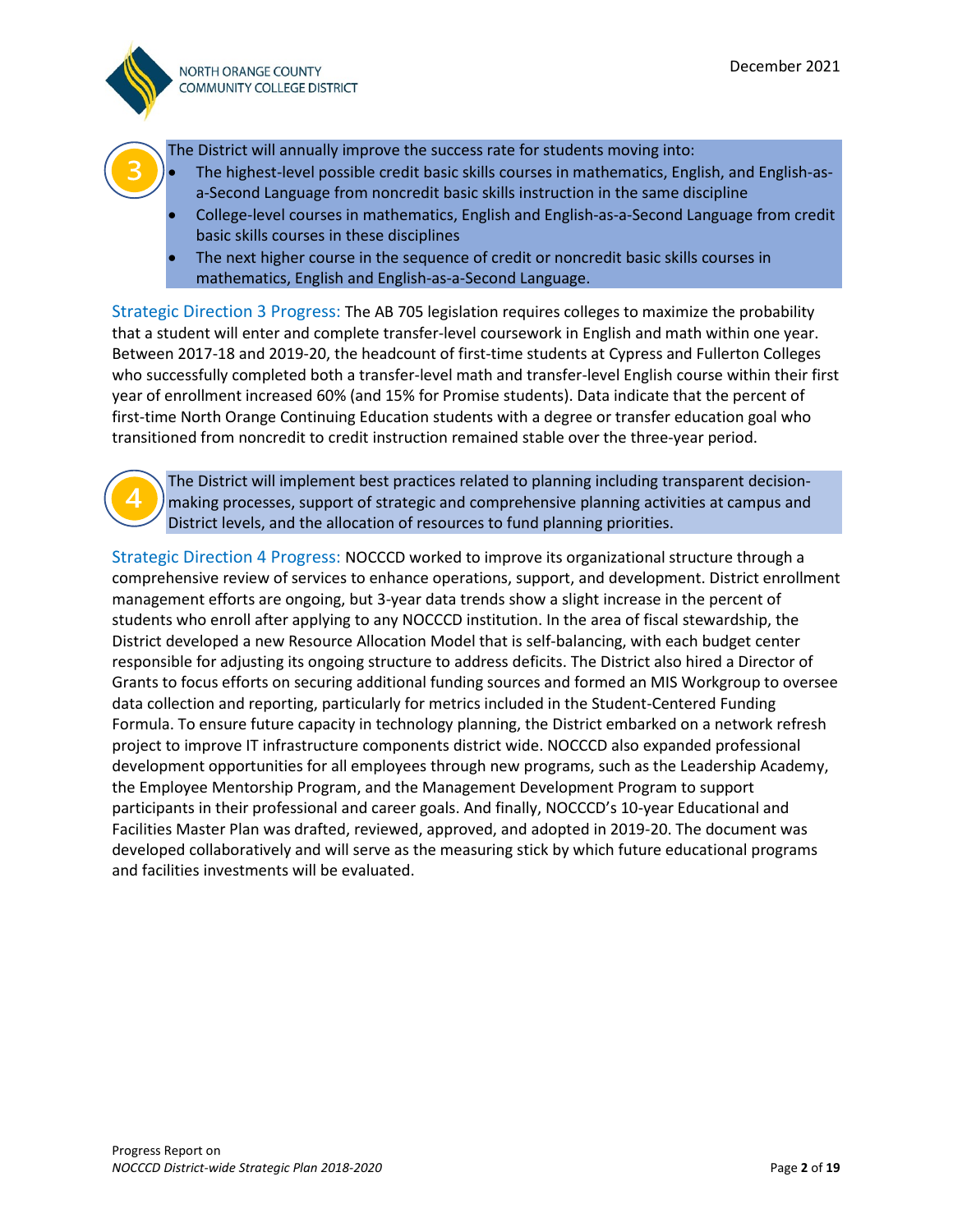



The District will develop and sustain collaborative projects and partnerships with the community's educational institutions, civic organizations, and businesses.

Strategic Direction 5 Progress: Over the past three years, NOCCCD expanded partnerships with local high school districts within the service area through CCAP and data sharing agreements. During this period, the percentage of in-district credit students increased 13.7% and stood at almost 77% in 2019. Since 2018, the number of North Orange Promise Program participants district-wide has also increased by more than 2,000 students. Between approximately 1,650 and 1,850 dual enrollment (DE) students took courses at Cypress College and Fullerton College each semester from fall 2018 to spring 2020 and on average earned approximately 1.8-2.4 credit units. NOCCCD also expanded partnerships with the North Orange County Chamber of Commerce, with the Vice Chancellor of Educational Services and Technology serving as the Board Chair. The District invested in improving marketing/branding of NOCCCD CTE programs and as a result, the percentage of CTE students compared to all students enrolled increased for all three NOCCCD institutions from 2016-17 to 2018-19. Fundraising activities resulted in two major gifts to NOCCCD in 2019 and 2020, totaling \$75,000.

### **DETAILED PROGRESS BY STRATEGIC DIRECTION**

#### District Strategic Direction 1

The District will annually improve the rates of completion for degrees, certificates, diplomas, transfers, transfer-readiness requirements, and courses.



|                | $2017 -$ | 2018- | $2019 -$ | 3-year %  |
|----------------|----------|-------|----------|-----------|
|                | 18       | 19    | 20       | Change    |
| Associate      |          |       |          |           |
| Degrees        | 2,346    | 2,778 | 3,445    | 46.85%    |
| Baccalaureate  |          |       |          |           |
| Degrees        | 4        | 9     | 2        | $-50.00%$ |
| Transfer       |          |       |          |           |
| <b>Degrees</b> | 1,578    | 1,789 | 2,106    | 33.46%    |
| Certificates   | 1,417    | 2,535 | 4,661    | 228.93%   |
| Noncredit      |          |       |          |           |
| Certificates   | 711      | 658   | 440      | $-38.12%$ |
| <b>TOTAL</b>   | 6,056    | 7,769 | 10,654   | 75.92%    |

#### NOCCCD Program Award Trends, 2017-18 to 2019-20

SOURCE: Banner data as of Mar 1, 2021

NOCCCD Average Number of Units Accumulated by Associate Degree Earners, 2017-18 to 2019-20

Data indicate NOCCCD students are earning their associate degrees faster, averaging a smaller number of units accumulated before the award.



Source: CCCCO Student Success Metrics Dashboard as of March 16, 2021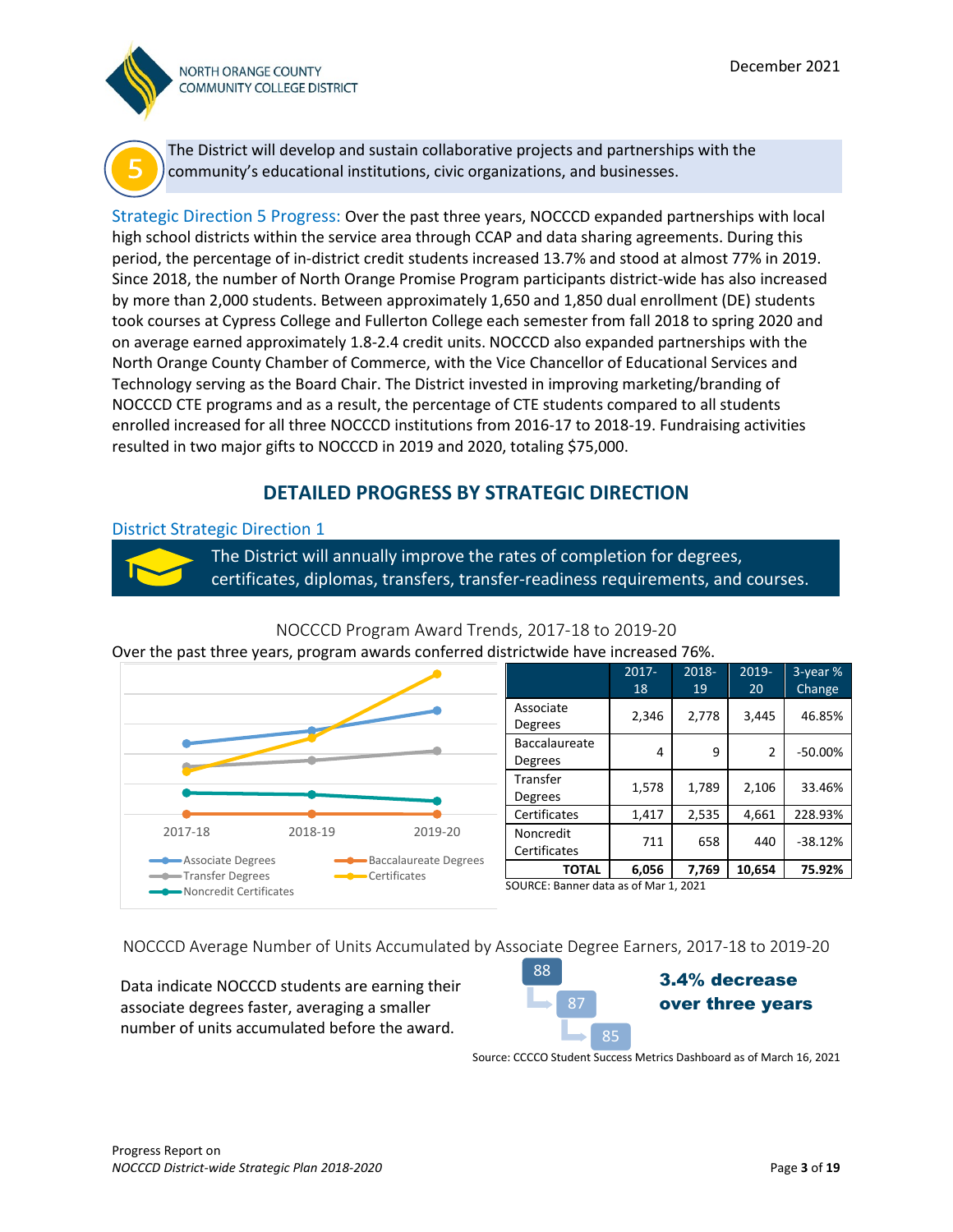

#### NOCCCD Successful Transfer to a 4-Year University, 2017-18 to 2019-20

Between 2017-18 and 2019-20, 7.1% more NOCCCD students successfully transferred to a 4-year university.



Source: CCCCO Student Success Data for the 2020-21 SCFF as of March 9, 2021

#### Objective 1.1: NOCCCD will support the implementation of Guided Pathways



- Starfish Early Alert: Communication tool to alert support team when academic performance issues arise. Implementation has begun at Fullerton College and Cypress College and soon to be implemented at NOCE.
- Career Coach: Assessment tool for students to discover majors and in-demand careers based on their interests.
	- Degree Works Early Degree Audit: Degree audit tool implemented at all three institutions. There has been considerable investment of resources and energy in getting Degree Works to function properly as a degree audit tool. Significant progress has been/is being made on course and program attributes, equivalencies, and transfer articulation. Currently we are conducting pilot programs (mostly CTE) in autoawarding of degrees. It is expected that by the 2021-2022 academic year, Degree Works will be fully functional as both an ed planning and a degree audit tool.



Planning

- Class Roster Profile Tableau Dashboard: At Fullerton College, 59 faculty were trained on and accessed the dashboard to view student profiles to inform pedagogy prior to the start of the semester.
- Integrated Planning Summit: Conducted in spring 2018 to enable district-wide dialogue on Guided Pathways and Integrated Planning.

#### Objective 1.2: NOCCCD will Implement the Anaheim Union Educational Pledge/Promise Program



• Human Resources: Directors were hired at Cypress and Fullerton to better manage and support Promise Program implementation—Director, Student Equity and Success at Cypress College and Director, Educational Partnerships & Programs (Promise) at Fullerton College.



- Case management approach Promise students are provided "wrap around services" designed to help students complete goals in a timely manner including specialized counseling services, priority and enhanced registration, personalized oneon-one support through Promise coaches and peer mentors, career and transfer seminars, social events, and engagement opportunities.
- Mentorship Program– NOCCCD continues to work with Anaheim Union High School District to develop internship/mentorship opportunities within the District.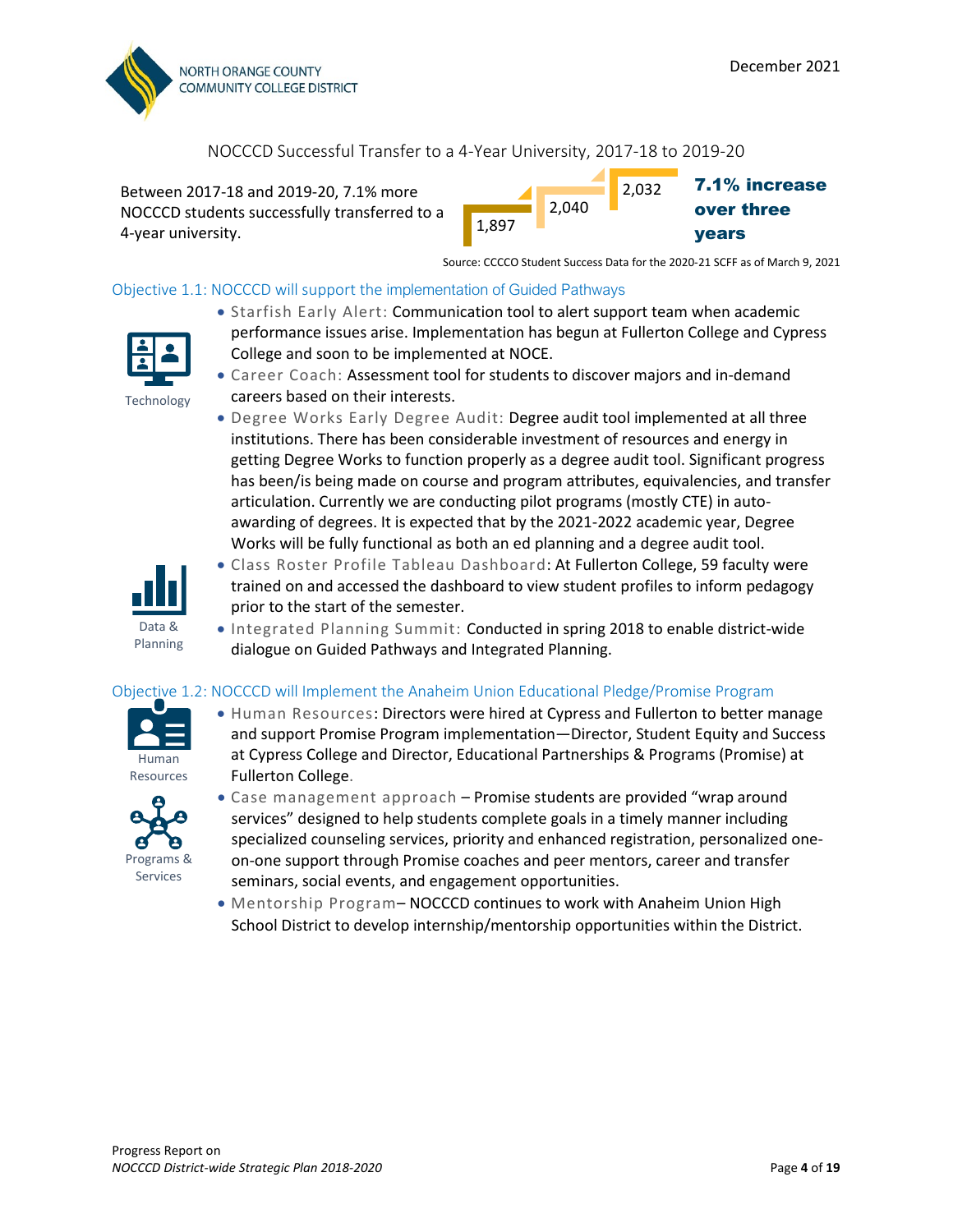

#### Summer Bridge Programs, 2018 to 2020

Incoming first-time college students participated in orientations at Cypress and Fullerton explaining matriculation, financial aid, registration support, schedule building, counseling, programs and services, growth mindfulness, Canvas, and campus tours (prior to 2020). They also met other students in their major of interest.



Source: Cypress and Fullerton Student Services records

#### Promise Students vs Other First-time Student Success

Preliminary data suggest that Promise students who participated in the program full-time (i.e., attempted >=12 units) had higher success rates than their first-time college peers who did not participate in the North Orange Promise. Promise course success rates ranged from 67%-74%, while non-Promise rates ranged from 58%-67%.



Note: Promise students were those eligible students (CA Resident, 1st-time student, and FAFSA Complete) attempting >=12 units. Source: Banner data as of May 2021.

#### Objective 1.3: NOCCCD will integrate new and existing campus and District technology information systems to support student educational pathways and completion



website describing general scheduling principles and practices as well as detailed instructions for scheduling within the Student Information System (Banner) Documentation



• Onboarding Improvements – Fullerton and Cypress implemented both a studentfacing checklist and a counselor-facing student success checklist designed to empower students to access information and services easily (financial aid status, matriculation step completion, registration information, etc.) and to improve placement with AB705 considerations. New systems are also being implemented to support student educational pathways and completion, including Program Mapper (for students to research program pathways) and Starfish (early alert system to identify students needing support). At Cypress, incoming high school students participate in Charger Fridays (offered weekly) to meet with counselors, create education plans, and complete orientation and assessment. New oncoming students also participate in Commit2Cypress (Pledge Night) where they sign the 2-year tuition waiver agreement, participate in academic workshops for their major, and learn about support services (e.g., Financial Aid, DSS, Career Center, EOPS, etc.).

• Course Scheduling Manual, Oct 2018: Document published on the NOCCCD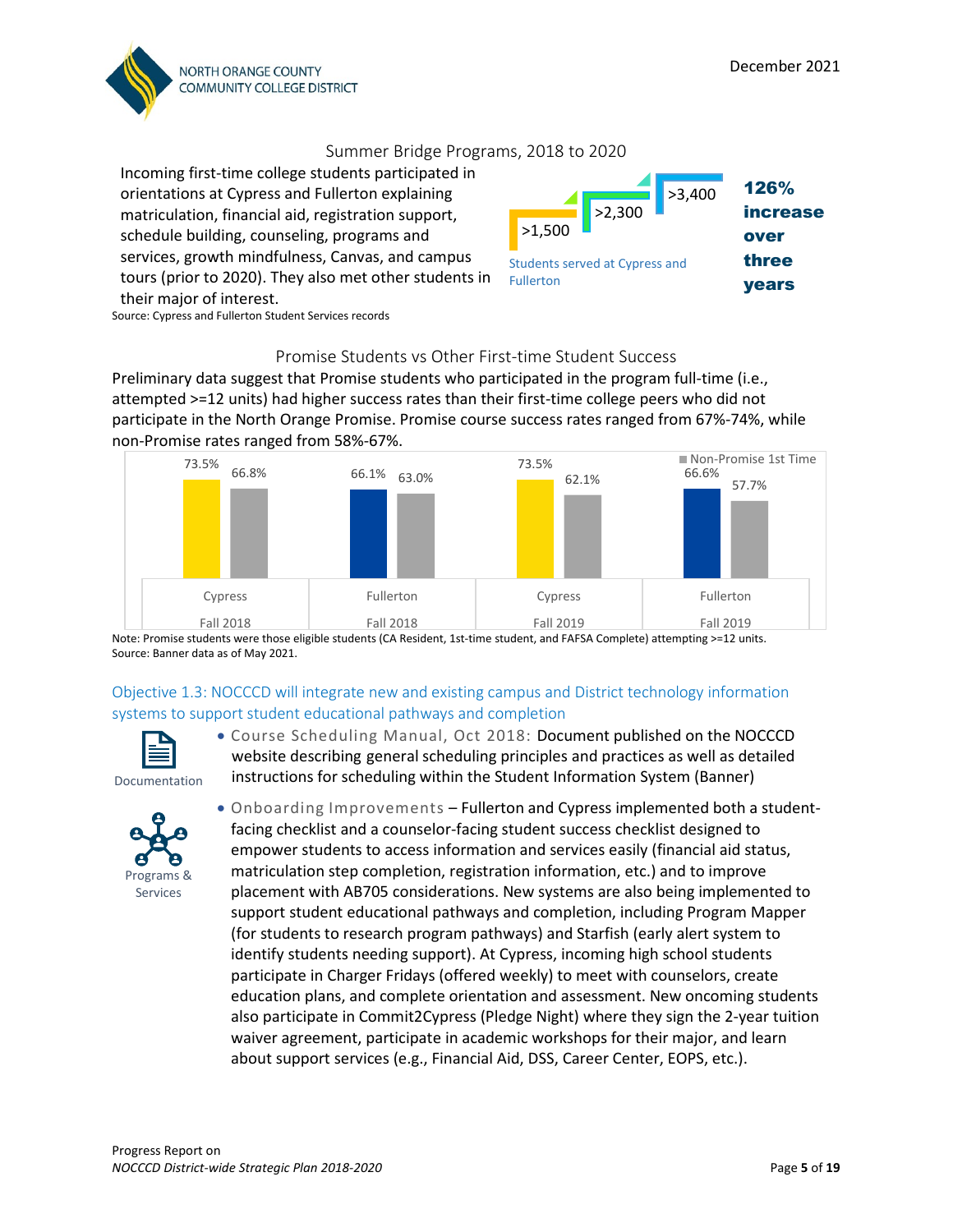



Technology



- Banner Upgrade: The District upgraded its student information system to Banner 9 for all modules. Information Services is engaged in ongoing work to analyze new processes, improve user experience, and create a plan for continuous improvement, including using cloud technologies. In the Human Resources and Finance areas, the team has implemented e-PAF processing and has embarked on long-term improvements with consultants (e.g., Electronic timesheet and absence reporting systems, Faculty Load and Compensation process, etc).
- District-wide Data Views: The NOCCCD Directors of Research and Planning have begun collaborating to develop standardized data views to ensure research queries use the same definitions and draw from the same sources district-wide in the following areas: course enrollment, student characteristics, academic history, FTES reporting, curriculum and catalog coding, and human resources.

#### Objective 1.4: NOCCCD will use data for the evaluation and support of student success



• Tableau Dashboards: Data dashboards created for each institution and districtwide to track a variety of metrics, including "real time" enrollment as well as success, retention, and program award completion information for program review and other decision-making processes.



• Data Coaches and MIS Data Meetings: Both Cypress College and Fullerton College have implemented data coach programs to improve the use and understanding of data for individual users. Districtwide, the Educational Services and Technology department in collaboration with the MIS Workgroup has hosted meetings each semester to discuss MIS data processes and roles and responsibilities and to create relevant documentation for users (e.g., RACI Matrices and Desk Guides for each MIS data area).



• Data Management Handbook: Document currently in development describing processes for data access and security, data collection and reporting, and data integrity and quality monitoring; includes an appendix with a data element dictionary explaining common metric definitions across the District.

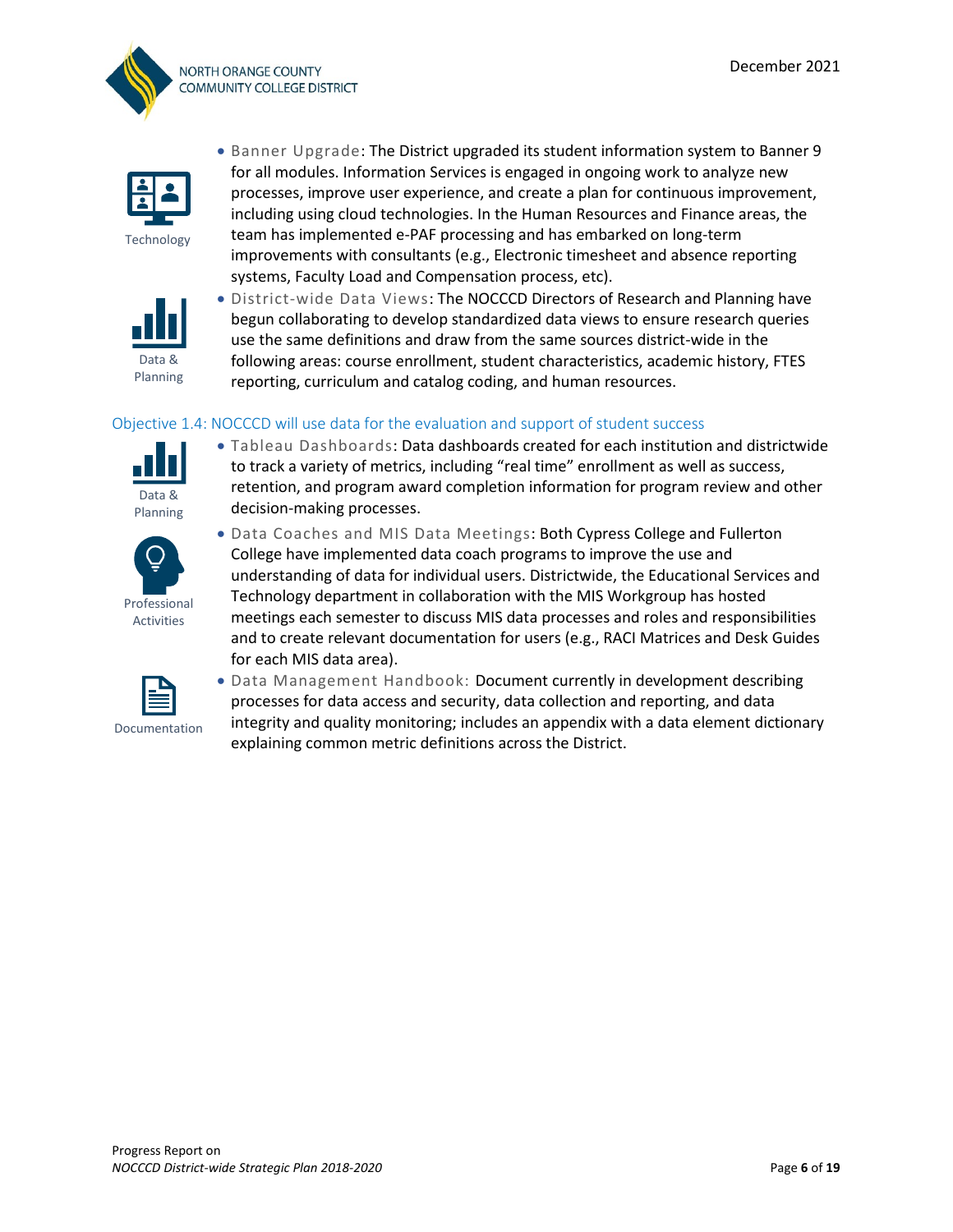

The District will annually make progress toward eliminating the documented achievement gap among race/ethnicity groups.

NOCCCD Applicants & New Hires by Racial/Ethnic Diversity, 2017-18 to 2019-20

Districtwide, NOCCCD has continually attracted racially/ethnically diverse applicants over the past 3 years (between 59% and 67%). The majority of new hires have also been diverse over the same time period. In 2019-20, 73% of new hires across the district were diverse.





Source: PeopleAdmin. Note: 2019-20 data exclude recruitments postponed or cancelled due to Covid-19 in spring 2020.

 New hire data by employee type show that the percentage of racially/ethnically diverse hires was highest for classified employees (70-78%), next highest for administrators/managers (63-77%) and lowest for full-time faculty (43-45%).

#### NOCCCD Degrees and Certificates Earned by Student Race/Ethnicity

Between 2017-18 and 2019-20, the percentage of students by race/ethnicity earning degrees across the District remained relatively stable. In 2019-20, relatively more Asian and fewer Latinx and White/Non-Hispanic students earned certificates compared to 2017-19.

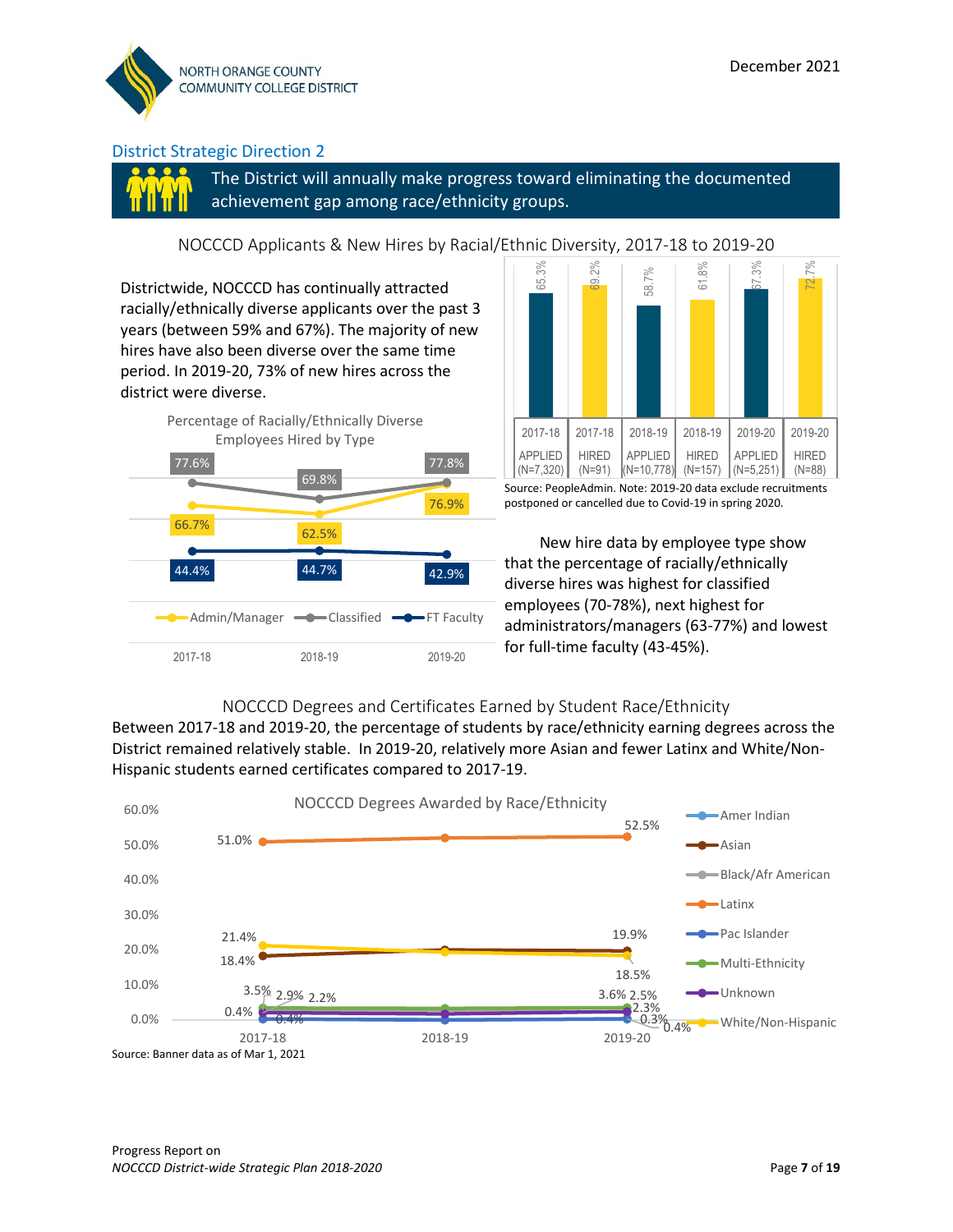

Proportion of First-time Students Earning Degrees and Certificates by Race/Ethnicity Examining first-time cohorts of students provides additional insight into award completion by racial/ethnic groups. The data below show the proportion of students by race/ethnicity who enrolled as first-time credit students in NOCCCD in the cohort year and earned an associate degree or CCCCO approved certificate within three years. Across the District, Asian and Filipino students had the highest proportion of degree and certificate completion, followed by White/Non-Hispanic, Multiethnic, Latinx, and Black/African American students. All groups increased in the proportion of degree and certificate completion over the three-year period, except for Black/African American students.



SOURCE: Student Success Metrics Cohort View Launchboard as of December 15, 2021. Note that groups with N<10 are combined in the Unknown category.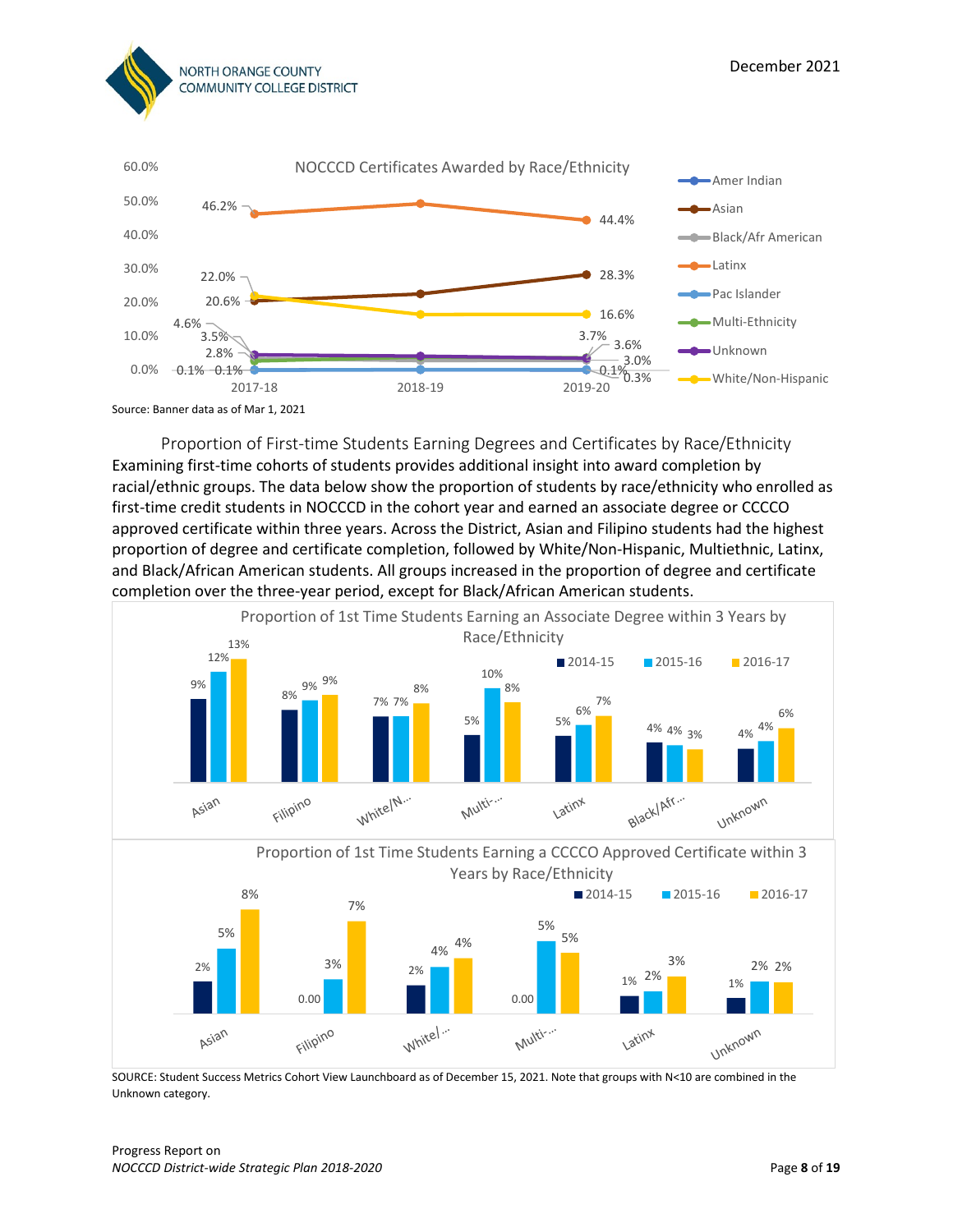

#### Objective 2.1: NOCCCD will foster a culture of equity mindedness

• Student Equity Symposium, Spring 2019: District-wide convening to engage in dialog around student equity and achievement



- Diversity and Inclusion Faculty Fellows Program: Each campus has a Diversity and Inclusion Faculty Fellow (3 total) who reports to the Office of Diversity and Compliance. Faculty Fellows assist the Office of Diversity and Compliance with the goal of diversifying faculty and providing professional development (primarily, but not solely, to faculty) in the areas of DEI.
- Pluralism, Inclusion, and Equity Series (P.I.E. Series): Workshops and trainings designed to increase employee intercultural competence so they may provide effective teaching and support services for our diverse student body. Approximately 30 sessions were offered and almost 1,200 people participated between fall 2017 and spring 2020. Examples include "Through a Lens Darkly: Shifting Faculty of Color Support from Obscurity to Reality" and "Serving Our Students with Learning Disabilities".
- Institution-specific DEI Activities: Each NOCCCD institution hosts a variety of diversity-focused professional and social activities monthly. Examples include Cypress College's DEI "White Fragility" Brown Bag Book Club Discussion and Black Lives Matter Faculty Panel; Fullerton College's Hate Crime and Speech Awareness Workshop and Annual Black Student Forum; and NOCE's Women of Color (WOC) Conference and Undocumented Student Week of Action.



- Disaggregated Data by Equity Groups: The District is committed to promoting Diversity, Equity, and Inclusion and anti-racism and makes every effort to include disaggregated data by race/ethnicity in all reports, where possible.
- Annual SEA Data: Annually, each institution publishes student equity and achievement gap data in their Institutional Effectiveness Reports, which are also presented to the Board of Trustees.

#### Objective 2.2: NOCCCD will increase hiring and retention of faculty and staff of diverse backgrounds



- Professional Development and DEI: The District Professional Development Committee has incorporated DEI into its Leadership Academy and its Management Development Program. The individual campus Professional Development Committees also provide workshops and trainings on DEI on a regular basis.
- Inclusive Excellence Transformation Seminar: In January 2020, the Office of Diversity and Compliance hosted its third annual Inclusive Excellence Transformation Seminar. Twenty-four NOCCCD faculty participated in the weeklong seminar. Through the seminar, the faculty cohort engaged in cooperative learning and discussions designed to assist them in developing DEI teaching practices and materials that could be integrated into their courses. Between 2018 and 2020, 62 faculty have attended the seminar and have modified at least one course to incorporate DEI teaching practices that are culturally responsive and equity minded.



• Intercultural Competence of Faculty and Staff: 68% of Fullerton College entering students agreed or strongly agreed they felt welcome the very first time they came to the college. (Source: Survey of Entering Student Engagement (SENSE) for entering students, fall 2019).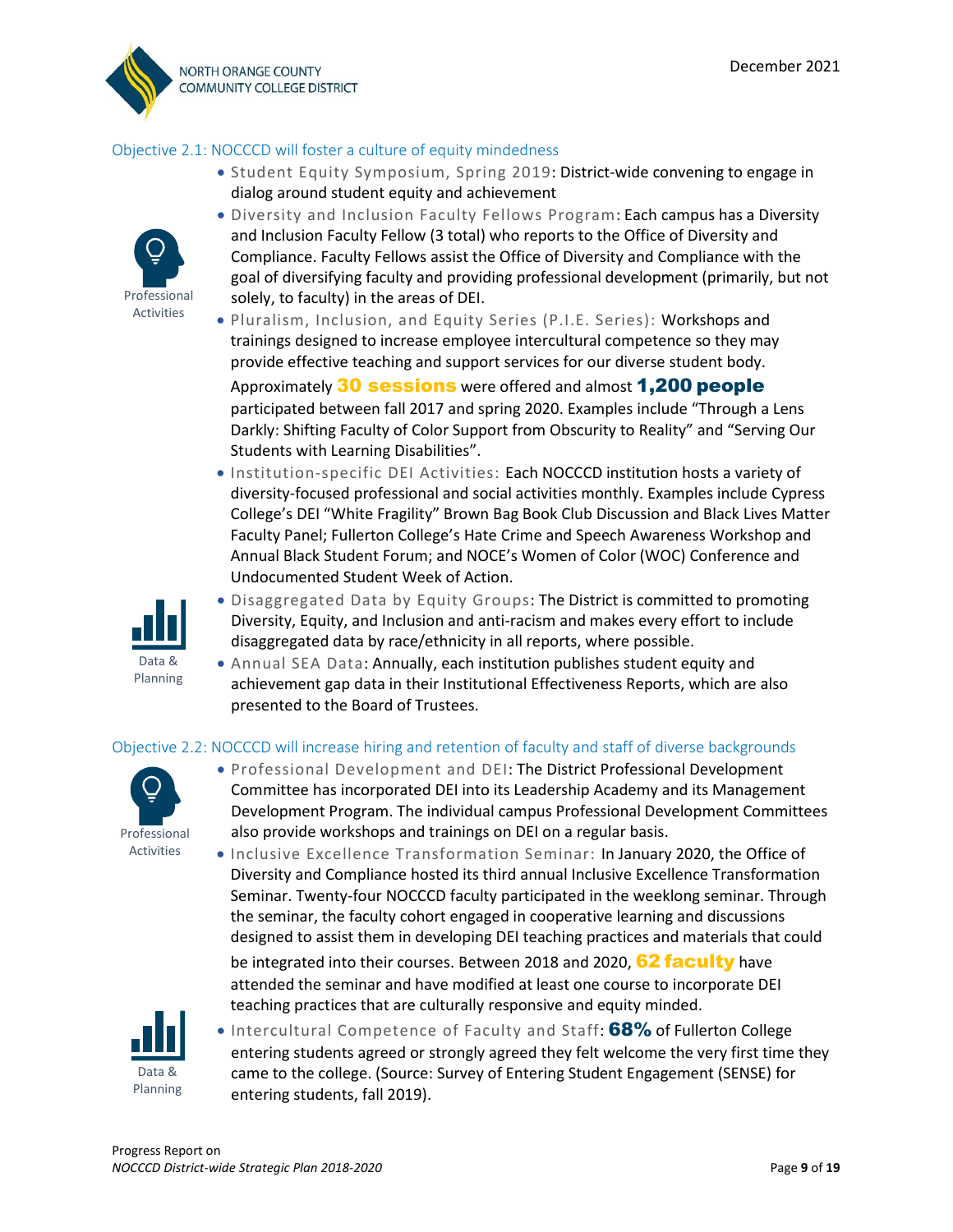The District will annually improve the success rate for students moving into:

- The highest-level possible credit basic skills courses in mathematics, English, and English-as-a-Second Language from noncredit basic skills instruction in the same discipline
	- College-level courses in mathematics, English and English-as-a-Second Language from credit basic skills courses in these disciplines
	- The next higher course in the sequence of credit or noncredit basic skills courses in mathematics, English and English-as-a-Second Language.

#### Noncredit to Credit Transition

For those North Orange Continuing Education students who have an educational goal of obtaining an associate degree and/or transferring to a four-year institution, transitioning to credit instruction is an important step on their educational pathway. Data indicate between 6%-7% of first-time NOCE students transition from noncredit to credit instruction within two years. NOCE hired a full-time Transitional Counselor in 2021 to support students transitioning to college and also established a workgroup on this topic.



Source: NOCE Institutional Effectiveness Reports (2018-19 and 2019-20). Note that the cohort consists of new students who enrolled at NOCE for the first time in the selected fall term and who completed 12 or more instructional contact hours in that year in CTE, HSDP, or selected ESL courses.

#### Transfer-level Math and English Completion

The implementation of AB 705 has had substantial impact on student course completion and success in math and English. The legislation requires colleges to maximize the probability that a student will enter and complete transfer-level coursework in English and math within a year. NOCCCD data show that the headcount of first-time students in the district who successfully completed (grade C or better) both a transfer-level math and transfer-level English course within their first academic year of enrollment increased 60% between 2017-18 and 2019-20.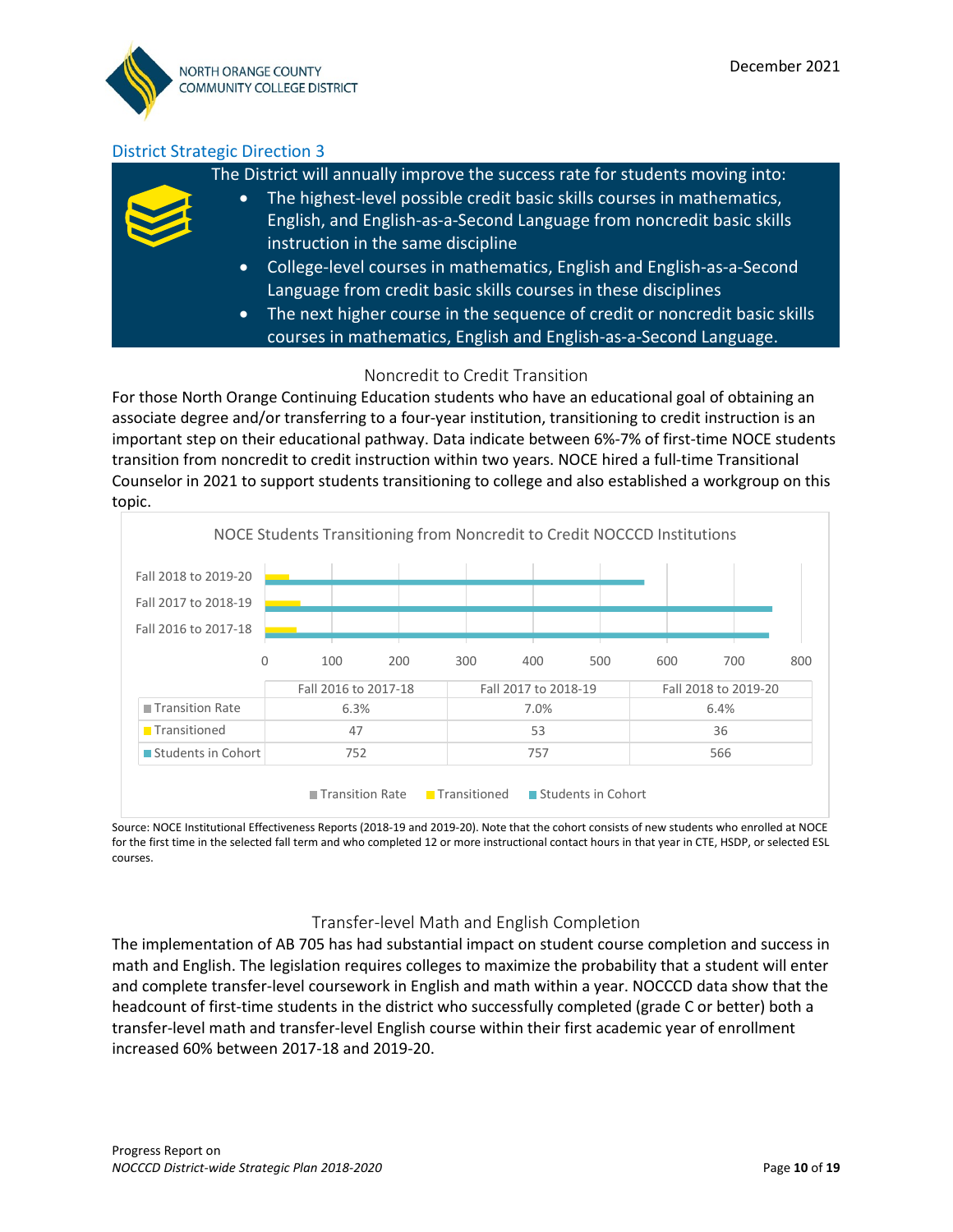



Objective 3.1: NOCCCD will develop new pathways to transition students from non-credit to credit programs

High School Diplomas Awarded at NOCE, 2017-18 to 2019-20

| Between 2017-18 and 2019-20, fewer |  |         |        | 34% decrease |
|------------------------------------|--|---------|--------|--------------|
| students were awarded high school  |  | 266 222 | $-175$ | over three   |
| diplomas from NOCE.                |  |         |        | <b>vears</b> |

Source: NOCE Institutional Effectiveness Reports (2018-19 and 2019-20)

Objective 3.2: NOCCCD will maximize the number of students completing college-level coursework in English and math within a one-year timeframe.

Promise Participants: Transfer-level Math and English Completion The percentage of Promise students successfully completing (grade C or better) both college-level English and math in their first year increased by 15% from 2018-19 to 2019-20 (22% to 36%, respectively).



|                                                           | 2018-19 | 2019-20 |
|-----------------------------------------------------------|---------|---------|
| Math Only                                                 | 290     | 1423    |
| English Only                                              | 772     | 2394    |
| Math and English                                          | 269     | 1308    |
| Cohort N                                                  | 1,247   | 3,591   |
| % Completion Both                                         |         |         |
| Subjects                                                  | 22%     | 36%     |
| Source: Banner                                            |         |         |
| Note: Number of Promise eligible students (CA Resident,   |         |         |
| 1st-time student, and FAFSA Complete) successfully        |         |         |
| completing a transfer-level Math and/or English course in |         |         |
| their first academic year.                                |         |         |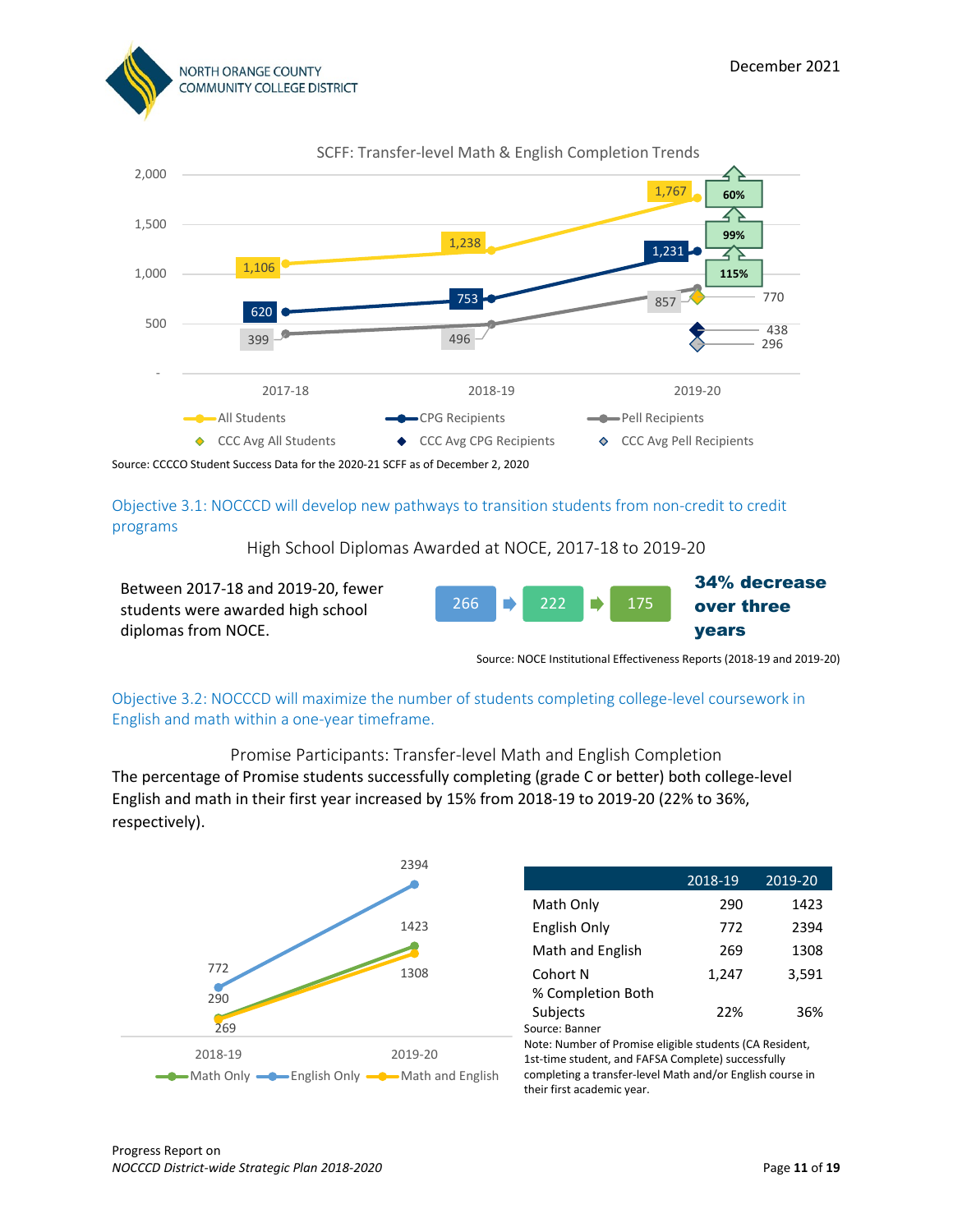

The District will implement best practices related to planning including transparent decision-making processes, support of strategic and comprehensive planning activities at campus and District levels, and the allocation of resources to fund planning priorities.

#### Objective 4.1: NOCCCD will improve the organizational structure to achieve strategic goals.



• Organizational Structure Analysis: In the Spring of 2019, the District contracted with Thunderbird Leadership Consulting to conduct a comprehensive review of the IT services across the entire District. 400 + Students, Faculty, Staff and Leaders participated in multiple forums to share perspectives and vision for the future of IT. The resulting framework focuses on creating a consistent IT experience for all at NOCCCD and articulates three key areas of IT services: operations, support, and development. In the future, consistent IT services will offer:

- o Standardized platforms so that access to services like email, online learning and HELP Desk is consistent for all users
- $\circ$  One network that offers the same high-performing solutions and uses the same vendors.
- o IT Staffing focused on relevant skills needed to meet the needs of all users
- $\circ$  IT who serves as a strategic partner and focuses on solutions to your needs.
- o Improved student outcomes as we support a student success culture.
- Supplemental Early Retirement Program (SERP): In spring 2018, the District offered an early retirement program. A total of **118 employees** participated in the SERP from the following classifications: Academic and Classified Managers: 8, Confidential: 3, Classified: 46, Faculty: 61. The total includes 9 from District Services, 41 from Cypress College, 57 from Fullerton College and 11 from NOCE.

#### Objective 4.2: NOCCCD will develop and implement best practices for enrollment management.



NOCCCD Students Enrolling after Applying

The percent of students who enroll after applying to any NOCCCD institution increased 3% between 2017- 18 and 2019-20.

SOURCE: Student Success Metrics Launchboard as of Mar 15, 2021. Note that data only reflect applicants who used the CCC Apply online application system. The majority of NOCE applicants used paper applications and are therefore not reflected in these data.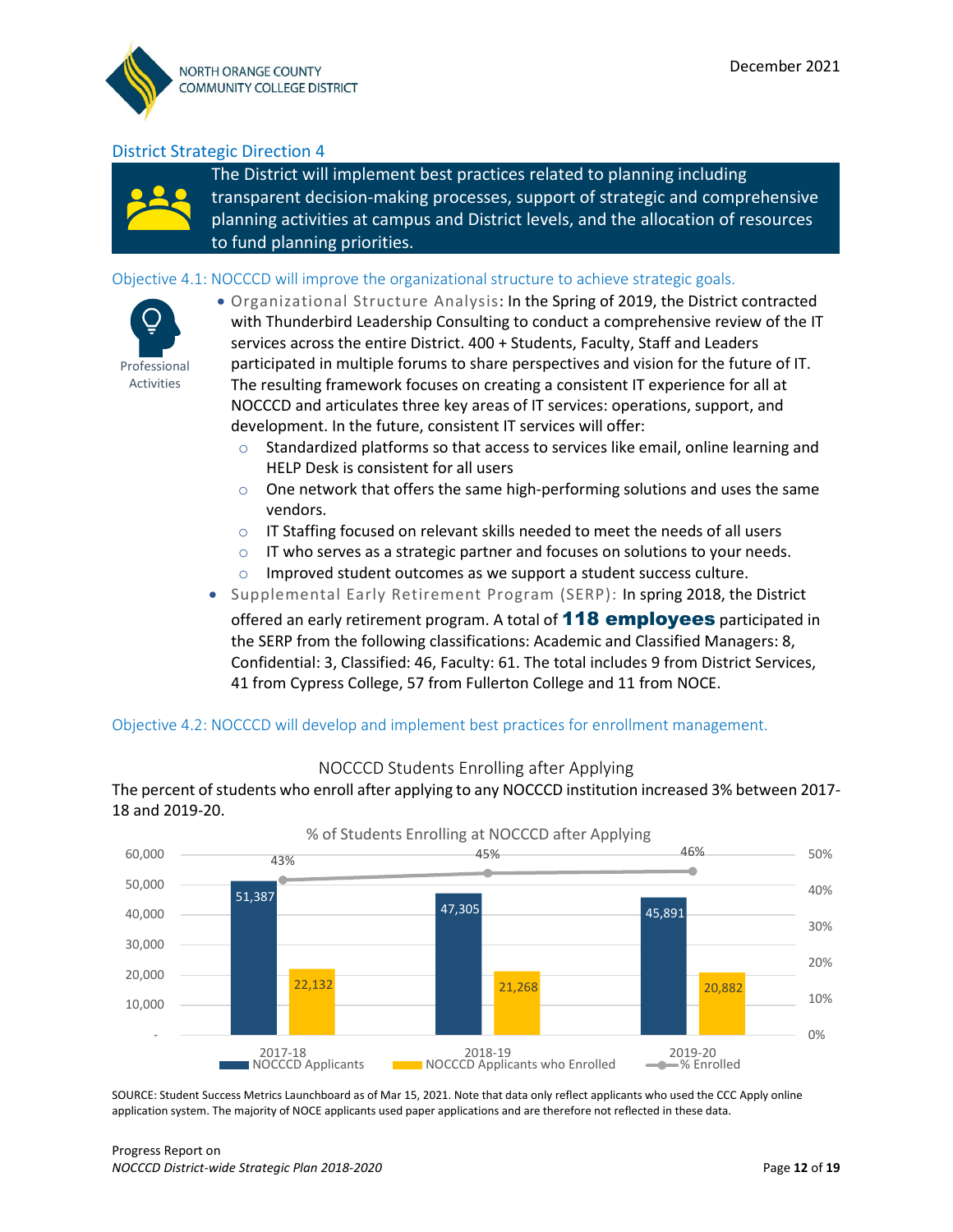



Improve efficiency in scheduling: This work is ongoing; COVID-19 has created additional challenges. The District conducted a series of meetings and trainings in 2020- 21 for District-wide stakeholders to improve efficiency in scheduling and accuracy of course/program information in information systems.

#### Objective 4.3: NOCCCD will develop and implement best practices for fiscal stewardship.

NOCCCD Resources Allocation Model (RAM) **Big Changes with the New RAM** All the money goes to the campuses **Chargeback** methodology **Increase in autonomy at** the campus level Through increased autonomy, campuses can gain a sense of financial empowerment.

In 2018-19, NOCCCD launched a workgroup with representation from across the District focused on shifting to a new RAM. The RAM refers to how we, as a District, allocate incoming funds. In prior models, institutional allocations were based on the previous year's allocations, taking expected growth or decline in enrollments into consideration. The proposed RAM ties in the California Community College Chancellor's Office Student Centered Funding Formula and allocates revenue where it is earned at the campus level, with each campus contributing revenue towards District Services operations; thus, establishing four budget centers—Cypress College, Fullerton College, North Orange Continuing Education, and District Services.

 The proposed RAM was discussed at participatory governance groups, district-wide budget forums, and was agreed to by the Council on Budget and Facilities and the District Consultation Council and presented to the Board of Trustees in 2019-20 for approval and implementation in the 2020-21 fiscal year.



- Address Structural Deficit: The general fund expenditures were reduced in the immediacy of the structural deficit experienced by the District in 2017-18. However, the state implemented a new funding formula during that time which positively impacted the District's ongoing resources. The new Resource Allocation Model is currently a self-balanced model, with budgeted expenditures equaling projected revenues. Each budget center would be responsible for adjusting its ongoing structure to address structural deficits.
- Pursue State Capital Outlay Funding: The District successfully secured funds for the Cypress College Fine Arts Renovation Project Preliminary and Working Drawing phases as well as Fullerton College's Theater Arts Complex Preliminary design phase.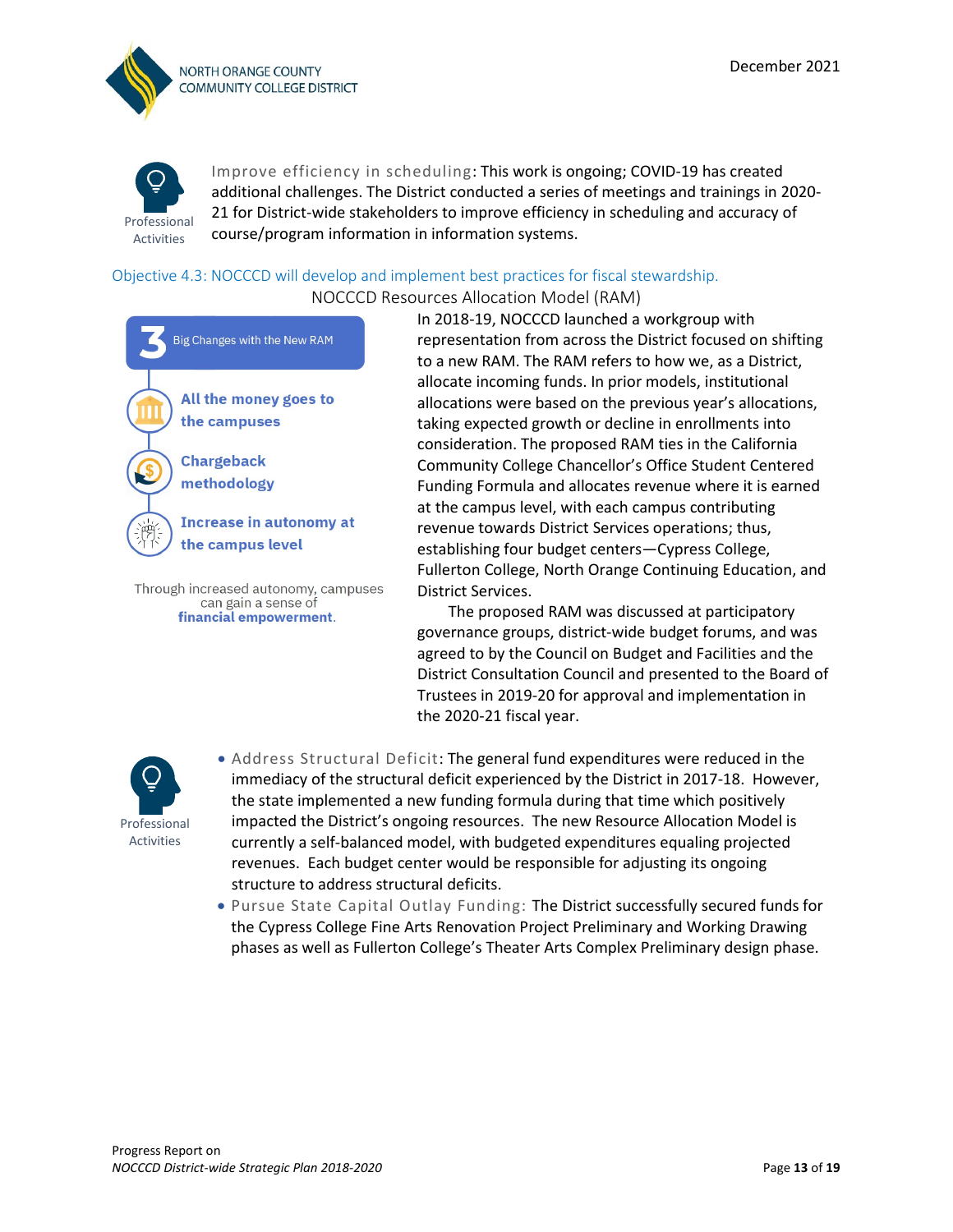



• Develop Grant Writing and Resource Development Infrastructure – Hired a District Director, Grants who joined the Educational Services and Technology team in February 2020. The following summary details the number of requests for proposals (RFPs) reviewed, grants submitted, awards received, and the total amount of funding the Grants Office has managed from February 2020 to October 2021. Comparable data for the period prior to the Grants Director joining is also shown, where available.

|                    | $#$ of RFPs<br>Reviewed | # of<br>Grants<br>Submitted | # of<br>Awards<br>Pending <sup>1</sup> | # of<br>Awards<br>Received | Amount<br>Pending | Total \$\$<br>Awarded |
|--------------------|-------------------------|-----------------------------|----------------------------------------|----------------------------|-------------------|-----------------------|
| July 2018-Jan 2020 | $- -$                   | $- -$                       | $- -$                                  | 37                         | $- -$             | \$6,289,053           |
| Feb 2020-Oct 2021  | 103                     | 50                          |                                        | 34                         | \$2,175,129       | \$133,949,788         |



• Respond to Student-Centered Funding Formula: An MIS Workgroup was formed in fall 2019 to develop and oversee the implementation of data management policies and procedures, particularly those to improve the integrity of MIS and 320 data collection and reporting. The MIS Workgroup hosted 15 districtwide meetings between June-December 2020 to collaboratively share and develop materials and processes for improving data quality. In addition, the District Director of Research, Planning, and Data Management validates all Student-Centered Funding Formula metrics using local Banner data on an annual basis. When coding or process discrepancies are found, the Director works with the District IT Project Lead and the relevant department to update, correct, and re-submit data to the State.

#### Objective 4.4: NOCCCD will implement best practices in technology planning to ensure future capacity.



• Network Refresh Project: As of November 2021, physical cabling for all buildings at all three primary sites of the District (Anaheim, CC, FC) are complete for the One Network Refresh project. All infrastructure components including Firewalls (Fortigate), DNS (InfoBlox) and 10GBps Internet are in place as well for all three sites. The project also expanded to cover new construction at both Cypress and Fullerton including the SEM and VRC buildings at Cypress and the IB building at Fullerton. In addition, WiFi security (ClearPass, Eduroam) has been installed and configured at all sites. Global supply chain delays because of the pandemic continue to cause delays in the delivery of outdoor wireless access points. The entire One Network Refresh project is expected to be completed by summer 2022.

• Tools for Cross-functional Collaborative Work: Information Services implemented Microsoft Teams for collaboration, file-sharing, meeting/calling, etc throughout the District.



• IT Governance Structure Review: Work to revise and update the IT Governance Structure District-wide started in the fall of 2019 and has now been completed. District Consultation Council approved the new structure in May 2021 for implementation in 2021-22.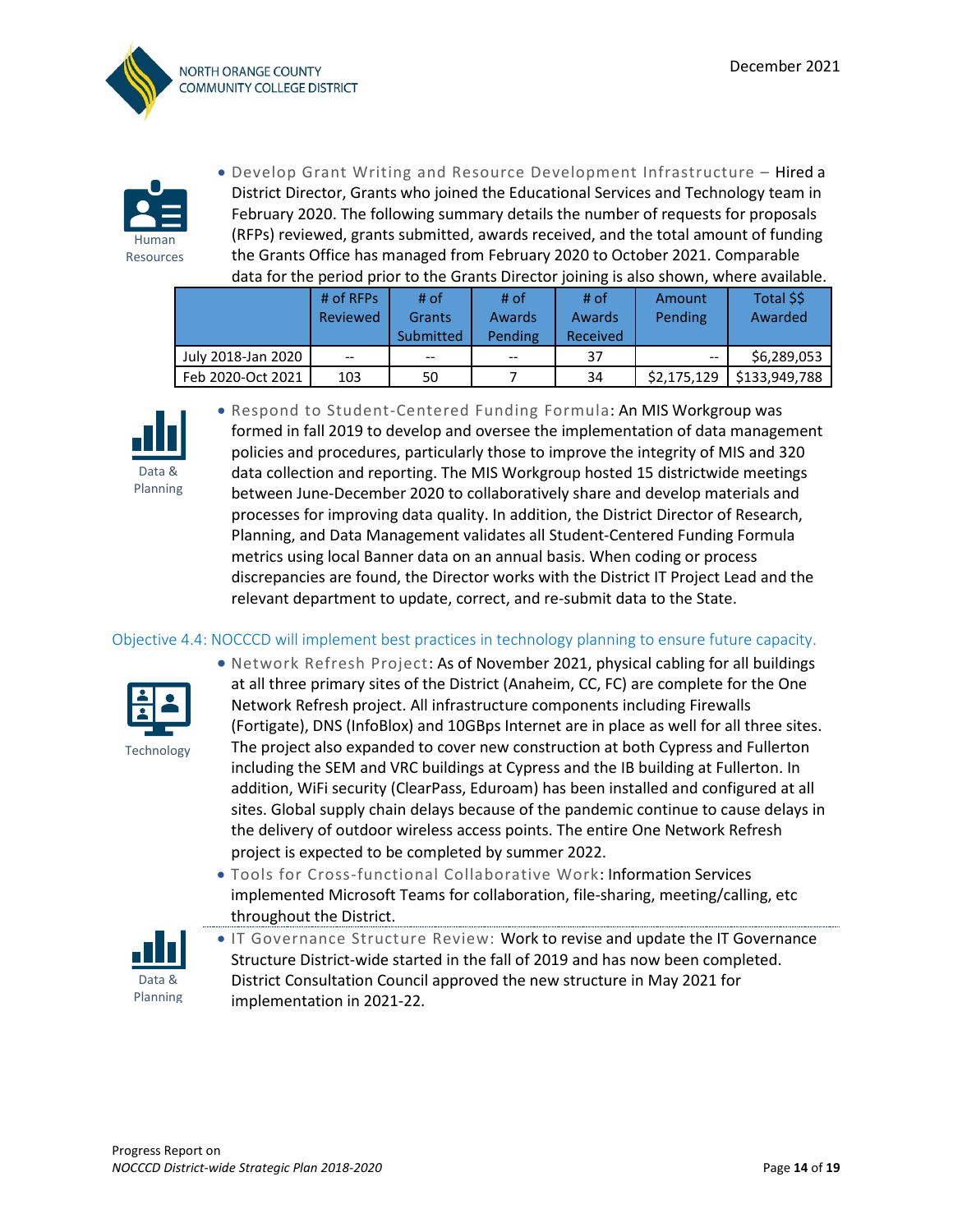

#### Objective 4.5: NOCCCD will expand professional development opportunities for all employees.

| ~1,050              | • Employee Mentorship Program: Provides participants with learning                                                          |
|---------------------|-----------------------------------------------------------------------------------------------------------------------------|
| <b>PARTICIPANTS</b> | experiences that support their professional and career goals. This year-long                                                |
| 28                  | flexible learner-centered program recognizes that each individual has unique                                                |
| <b>PARTICIPANTS</b> | development needs, and working with mentors caters to those needs. The                                                      |
|                     | program was offered in 2018-19 and again in 2020-21.<br>• Management Development Program: The program (launched in 2020) is |

Objective 4.6: NOCCCD will initiate and coordinate the District-wide comprehensive master planning process.

NOCCCD's 10-year [Educational and Facilities Master Plan](https://nocccd.edu/efmp) (https://nocccd.edu/efmp) was drafted, reviewed, approved, and adopted in 2019-20. The document was developed collaboratively across the District and will serve as the measuring stick by which future educational programs and facilities investments will be evaluated.

# **Process & Engagement Overview**



In total, **7,000** people participated in one or more components of the EFMP planning process during

2019 and 2020. The planning team was guided by a District-wide Steering Committee, made up of 30 members representing all campuses/sites. The committee met a total of nine times over 12 months to write the Strategic Directions and Goals, to discuss the results of the surveys and campus forums, and to review and provide input to the educational and facilities components of the plan.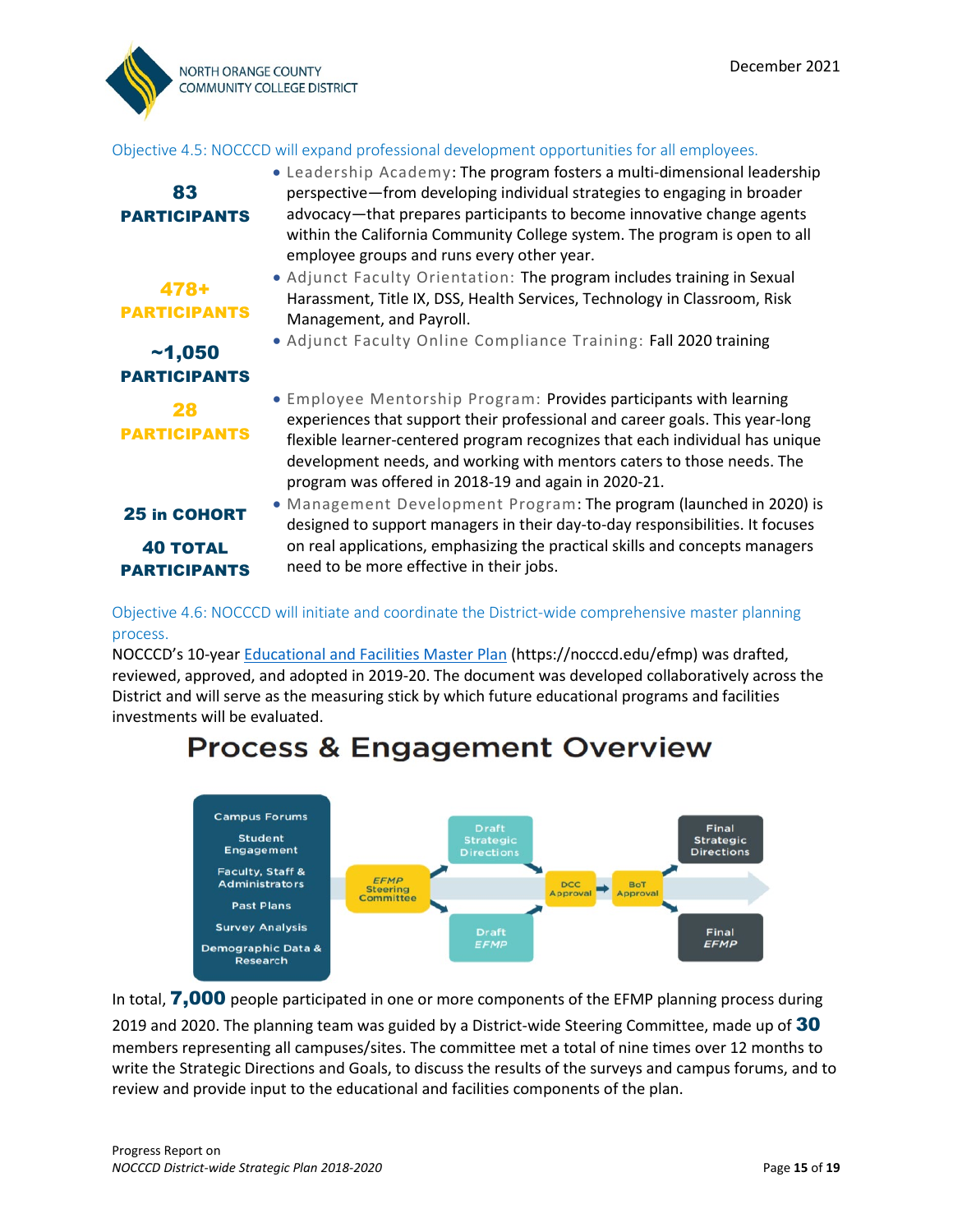

The District will develop and sustain collaborative projects and partnerships with the community's educational institutions, civic organizations, and businesses.

#### NOCCCD Enrollment by District Residency, 2017-18 to 2019-20

Over the past three years, the percentage of in-district directly matriculating students into Cypress College and Fullerton College has increased 13.7% and stood at almost 77% in 2019.



Source: Banner. NOTE: Directly Matriculating Credit Students are Cypress College and Fullerton College students who were first-time college students, <20 years old as of September 1st of the academic year and had a high school graduation date on or after January of the prior year.

#### North Orange Promise Program, 2017-18 to 2019-20

Since 2018, the number of North Orange Promise Program participants district-wide has increased by more than 2,000. The percentage of students achieving a term GPA of 2.0 or higher also increased over the same period by more than 10% at both colleges.



Source: Banner. Note: Data represent Promise eligible students (applied for NOCCCD Promise, CA residents, 1st-time Students, FAFSA complete) who registered for classes.



Source: Banner. Note: Data represent Promise eligible students (CA Resident, 1st-time student, and FAFSA Complete) attempting >=12 units with term GPA >=2.0.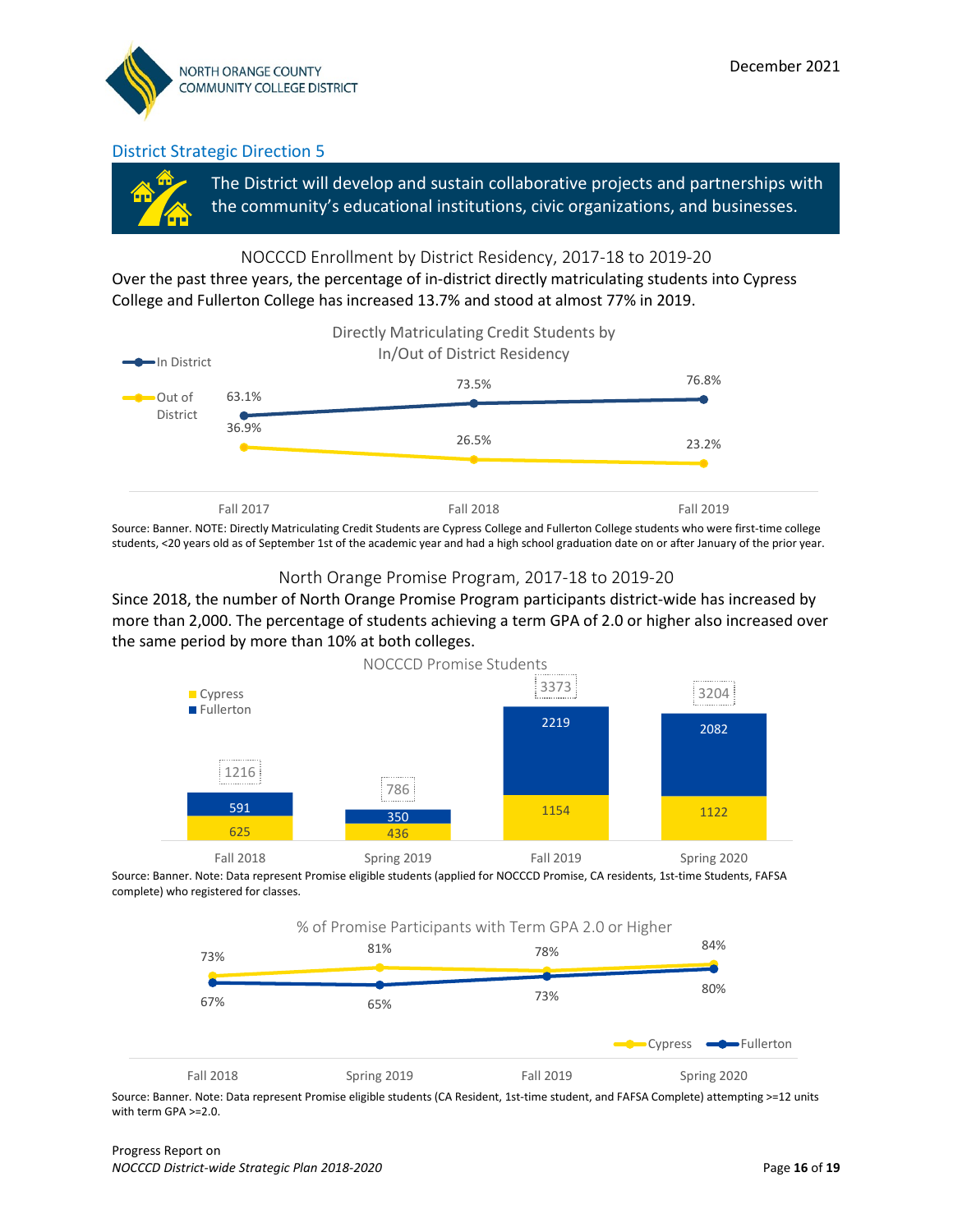

#### Objective 5.1: NOCCCD will establish and expand partnerships with local educational institutions.



Partnerships

- Dual Enrollment/CCAP Agreements: NOCCCD has six total CCAP agreements covering all school districts in the District's service area: Anaheim, Fullerton, Placentia-Yorba Linda, Brea Olinda, Los Alamitos, and Garden Grove.
- Data Sharing Agreements: Data sharing agreements have been established with three local high school districts (Anaheim Union High School District, Placentia-Yorba Linda Unified School District, and Fullerton Joint Union High School District) to share student-level transcript data, enrollment, student demographics, course information, test scores, awards, attendance data, graduation, and school information.
	- Future Instructor Training (FIT): The FIT program is a faculty internship program designed to increase the pool of diverse candidates for faculty positions. It provides graduate students teaching experience at an NOCCCD college and training on culturally responsive and equity-minded teaching practices. Each intern is matched with an experienced faculty member who serves as their mentor during the semesterlong program. Ten interns participated in 2018 and 14 interns participated in 2019.

Dual Enrollment Student Participation & Outcomes, Fall 2018 to Spring 2020 Between approximately 1,650 and 1,850 dual enrollment (DE) students took courses at Cypress College and Fullerton College each semester from fall 2018 to spring 2020. On average, each dual enrolled student earned approximately 2.4 units at Cypress and 1.8 units at Fullerton each semester.



DE Headcount Enrollments (as of Census)

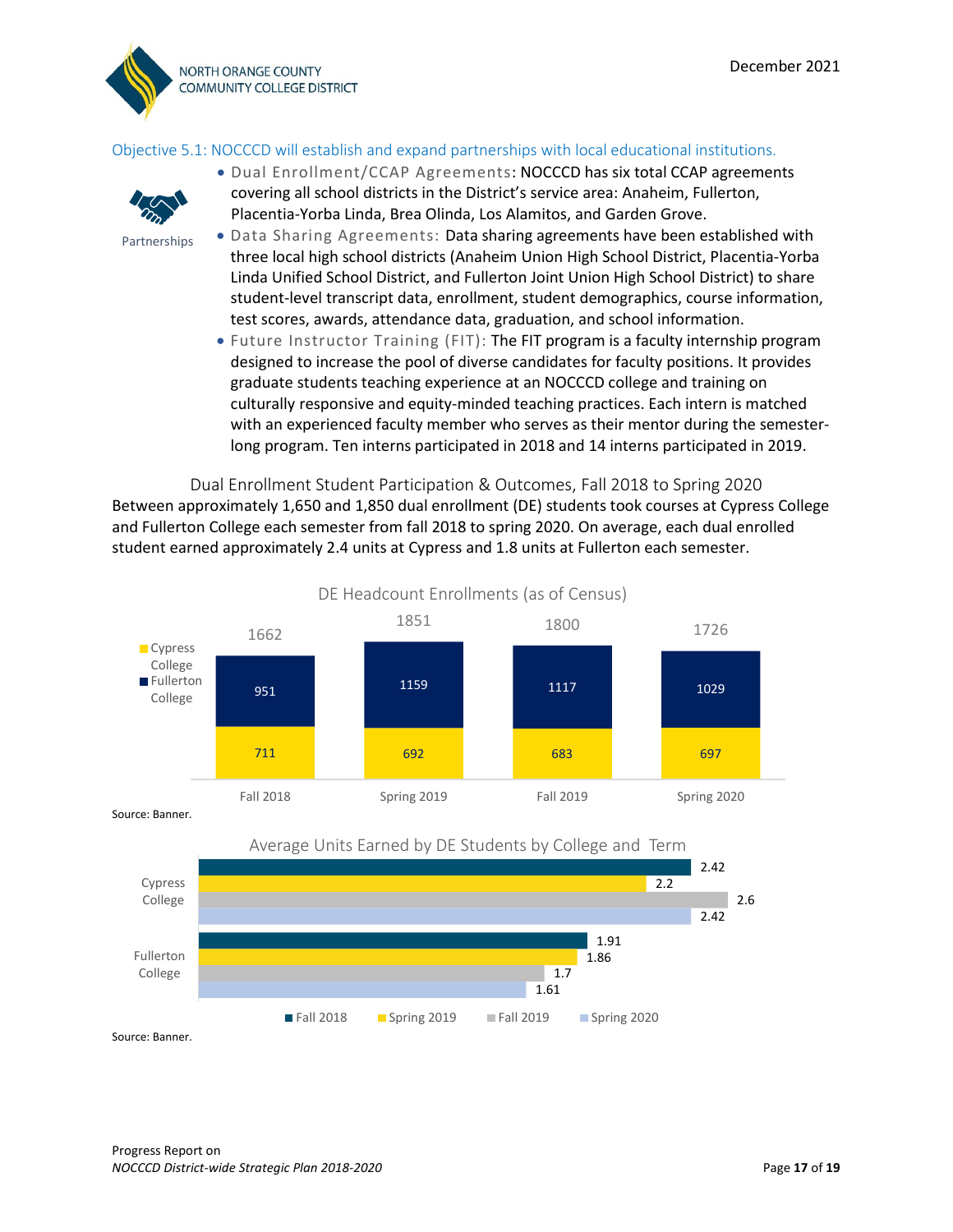

Dual enrollment student success rates have been high for both NOCCCD institutions over the last four terms, ranging from 86% to 91% at Cypress College and from 77% to 87% at Fullerton College.



Source: Banner. NOTE: Success is defined as a passing grade (A, B, C, IA, IB, IC, IP, IPP, and P). Those who are not successful receive the following grades: D, NP, F, I, W, or EW. The success rate is calculated by dividing the number of successful students by the number of students enrolled at census.

Objective 5.2: NOCCCD will create and expand relationships with local businesses and civic organizations for workforce development.

#### NOCCCD CTE Students, 2016-17 to 2018-19

The District used Strong Workforce dollars to invest in improving marketing/branding of NOCCCD CTE programs. As a result, between 2016-17 and 2018-19, the percentage of CTE students compared to all students enrolled increased for all three NOCCCD institutions during this same time period.



SOURCE: CTE student data from CCC Launchboard Strong Workforce Program Dashboard as of April 1, 2021; All student data from CCC Launchboard Student Success Metrics Dashboard as of April 1, 2021.

Note: CTE students defined as all students enrolled in the selected year who took at least 0.5 units in any single credit course or who had at least 12 positive attendance hours in any noncredit course(s) excluding Special Admit students on a TOP code that is assigned to a vocational industry sector. All students defined as any who had an enrollment as a non-special admit student in at least one term of the selected year.